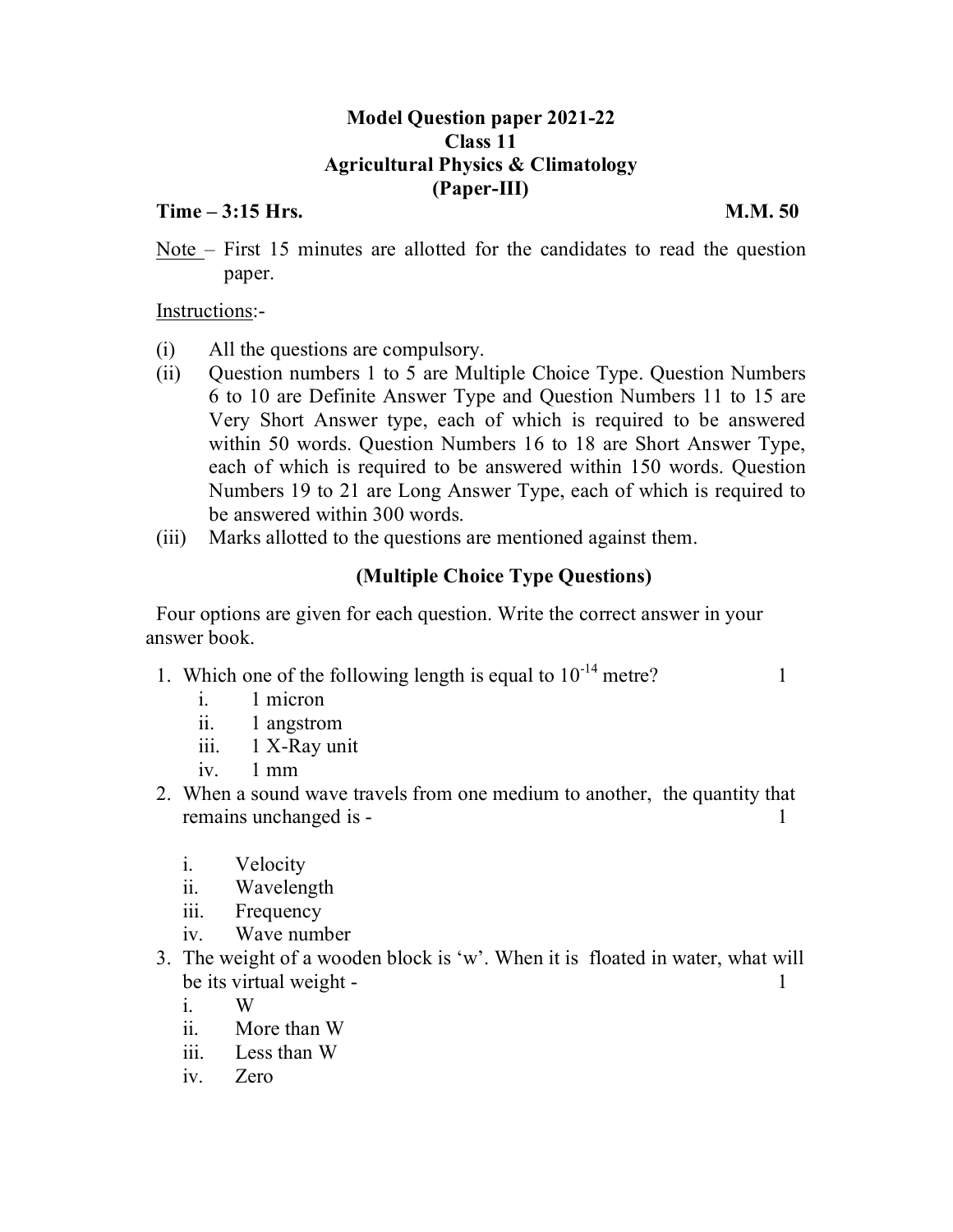| 4. Refractive Index of glass is maximum for-<br>Green colour<br>1.<br>$\ddot{\mathbf{i}}$<br>Yellow colour<br>Red colour<br>$\overline{111}$ .<br>Violet colour<br>iv.<br>5. A bulb is marked '220 $v - 100w$ '. Its resistance is $-$<br>$100$ ohm<br>$\dot{1}$ .<br>$220$ ohm<br>$\ddot{\mathbf{11}}$ .<br>iii. 484 ohm                                             | 1<br>1                                                 |
|-----------------------------------------------------------------------------------------------------------------------------------------------------------------------------------------------------------------------------------------------------------------------------------------------------------------------------------------------------------------------|--------------------------------------------------------|
| 440 ohm<br>iv.                                                                                                                                                                                                                                                                                                                                                        |                                                        |
| (Definite Answer Type Question)                                                                                                                                                                                                                                                                                                                                       |                                                        |
| 6. Write the direction in which centrifugal force acts.<br>7. What is the nature of reflector mirror used with bulbs on the cross<br>roads?<br>8. The time period of a sound wave is 0.02 second, find its frequency.<br>9. Write the value of absolute zero temperature in degree celsius( $\rm{^0C}$ ).<br>10. What is the rate of flow of electric charges called? | $\mathbf{1}$<br>$\mathbf{1}$<br>1<br>$\mathbf{1}$<br>1 |
| <b>(Very Short Answer Type Questions)</b>                                                                                                                                                                                                                                                                                                                             |                                                        |
| 11. An aeroplane is moving in a circular path with the speed of 1000 km/hr.<br>Find the value of change in velocity after-<br>half revolution<br>$\mathbf{1}$ .<br>one complete revolution<br>11.                                                                                                                                                                     | 2                                                      |
| 12. Find the relation between focal length $(f)$ and the radius of curvature $(R)$ of                                                                                                                                                                                                                                                                                 |                                                        |
| a concave mirror.<br>13. Write the laws of reflection of light.                                                                                                                                                                                                                                                                                                       | $\overline{c}$                                         |
| 14. Cloudy night is hotter than a clear sky night? Explain.<br>15. When a cell of emf 1.2 volt is connected to the resistance of 5 ohm,<br>current of 0.1 ampere flows, find the internal resistance of the cell.                                                                                                                                                     | $\frac{2}{2}$<br>2                                     |
| <b>(Short Answer Type Questions)</b>                                                                                                                                                                                                                                                                                                                                  |                                                        |
|                                                                                                                                                                                                                                                                                                                                                                       |                                                        |

16. The specific heat capacity of water is high. What is the meaning of this statement?  $2 + 2$ The Ratio of heat capacity of two utensils made of same material is 2:5. Find the ratio of their masses.

17. A body of mass 50 kg is situated at the height of 10 metres from the earth surface. If the body is falling downwards, find the velocity and kinetic energy of the body just before it strikes the earth surface. Also write the name of the principle involved. 2+1+1